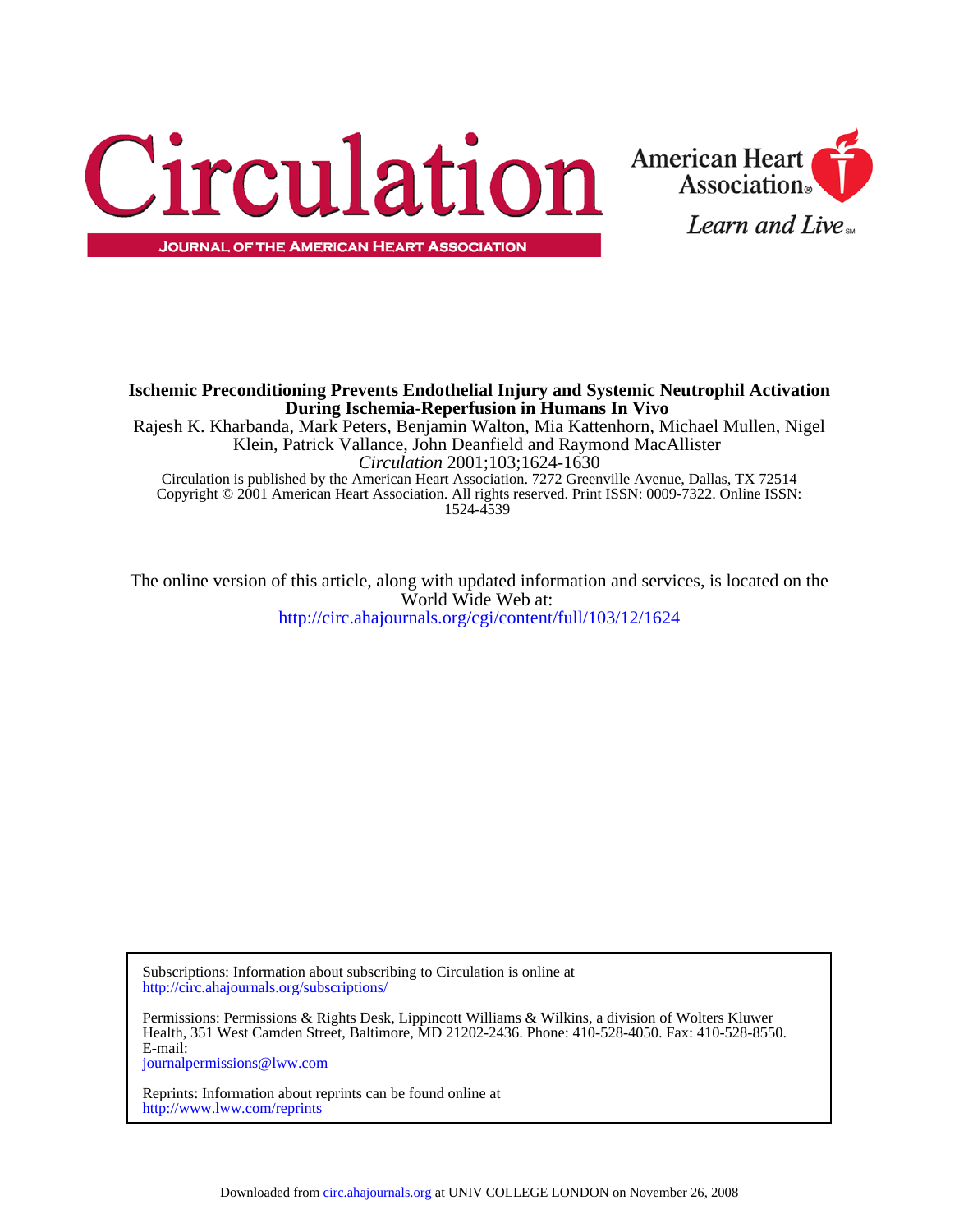# **Ischemic Preconditioning Prevents Endothelial Injury and Systemic Neutrophil Activation During Ischemia-Reperfusion in Humans In Vivo**

Rajesh K. Kharbanda, BSc, MRCP; Mark Peters, PhD, MRCP; Benjamin Walton, MRCP; Mia Kattenhorn, BSc; Michael Mullen, MRCP; Nigel Klein, FRCP; Patrick Vallance, MD, FRCP, FMedSci; John Deanfield, FRCP; Raymond MacAllister, MD, MRCP

- *Background*—Endothelial dysfunction leading to neutrophil infiltration of tissues has been implicated in tissue injury caused by ischemia-reperfusion (IR). Tissue injury during IR can be reduced by prior ischemic preconditioning (IPC). In humans, it is unclear whether endothelial dysfunction occurs during IR or whether IPC offers protection against endothelial dysfunction and inflammatory cell activation. We studied the effects of experimental IR on endothelial and neutrophil function in the human forearm in vivo and examined the protection afforded by IPC.
- *Method and Results*—The forearm was made ischemic for 20 minutes by inflating a blood pressure cuff to 200 mm Hg. We assessed endothelial function of conduit (radial artery flow–mediated dilation) and resistance vessels (blood flow responses to intra-arterial infusion of the endothelium-dependent dilator acetylcholine) in healthy volunteers before and after IR. IR reduced flow-mediated dilation of the radial artery at 15 minutes of reperfusion (7.7 $\pm$ 1.5% to 3.5 $\pm$ 0.9%) and the dilator response of resistance vessels to acetylcholine at 15, 30, and 60 minutes of reperfusion. IR did not reduce the dilator response of the radial artery to glyceryltrinitrate and only caused a small reduction of glyceryltrinitrateinduced dilation of resistance vessels at 60 minutes of reperfusion. IR caused an increase in neutrophil CD11b expression and platelet-neutrophil complexes in the circulating blood. IPC (three 5-minute episodes of ischemia) before IR prevented endothelial dysfunction and neutrophil activation.
- *Conclusions*—A clinically relevant period of ischemia-reperfusion causes profound and sustained endothelial dysfunction and systemic neutrophil activation. IPC attenuates both of these effects in humans. **(***Circulation***. 2001;103:1624-1630.)**

**Key Words:** ishemia **n** endothelium **n** reperfusion **n** leukocytes

Reestablishing blood flow to ischemic organs is vital to prevent tissue death after arterial obstruction. However, reperfusion itself causes local injury secondary to an acute inflammatory response that involves tissue infiltration by activated neutrophils and platelets.1 The endothelium has dilator, antiplatelet, and antineutrophil properties through the release of local mediators, including nitric oxide (NO) and prostacyclin. Endothelial dysfunction is a ubiquitous finding after ischemia-reperfusion (IR) of diverse tissues in a variety of species.2 Reduced bioavailability of endothelial mediators might prolong vasoconstriction after reperfusion injury and amplify the expression of adhesion molecules and production of inflammatory cytokines. This could promote the recruitment of inflammatory cells in tissues, with local release of inflammatory mediators causing further endothelial dysfunction and tissue damage.3,4

Animal studies indicate that IR injury is reduced by preceding brief periods of ischemia, so-called ischemic preconditioning  $(IPC)$ .<sup>5-7</sup> IPC has direct effects on tissues, making them resistant to ischemic damage but also preventing endothelial dysfunction and inflammatory cell activation associated with IR. However, despite convincing data from studies in animals, in humans it remains unclear if endothelial dysfunction occurs during IR injury and whether IPC offers protection against endothelial dysfunction and inflammatory cell activation. The aim of this study was to determine the effects of experimental IR on endothelial and circulating blood cell function in humans in vivo and to examine the protection afforded by IPC.

#### **Methods**

Thirty-one healthy volunteers (17 men, 14 women; mean age, 33 years; range, 26 to 52) who gave informed, signed consent were recruited. Studies were approved by the local research ethics committee and performed in a temperature-controlled laboratory (24° to  $26^{\circ}$ C).

*Circulation* **is available at http://www.circulationaha.org**

Received October 11, 2000; revision received December 1, 2000; accepted December 14, 2000.

From the Centre for Clinical Pharmacology and Therapeutics, University College London (R.K.K., P.V., R.M.), and the Vascular Physiology Unit (B.W., M.K., M.M., J.D.), Portex Department of Anaesthesia, Intensive Therapy and Respiratory Medicine (M.P.), and the Immunobiology Unit (M.P., N.K.), Institute of Child Health, University College London, London, UK.

Correspondence to Dr R. Kharbanda, Centre for Clinical Pharmacology and Therapeutics, 5 University St, London, UK WC1E 6 JJ. E-mail r.kharbanda@ucl.ac.uk

<sup>© 2001</sup> American Heart Association, Inc.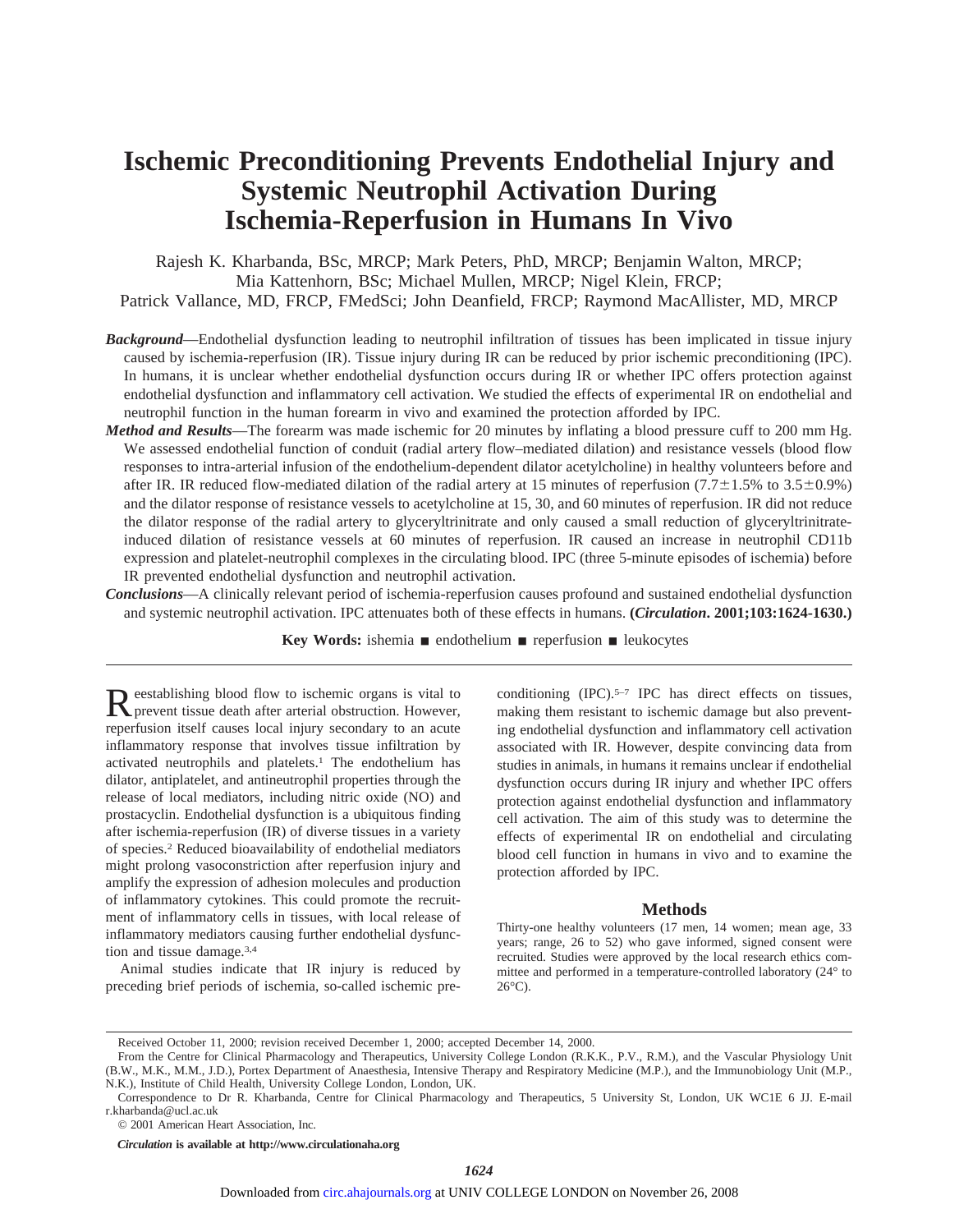#### **IR and IPC of the Forearm Vascular Bed**

The effects of IR on endothelial function of the radial artery and forearm resistance vessels were investigated. The nondominant forearm was made ischemic by inflating a 12-cm-wide cuff placed around the upper arm to a pressure of 200 mm Hg for 20 minutes. IPC was induced by three 5-minute periods of upper cuff inflation to 200 mm Hg separated by 5 minutes before IR.

# **Assessment of Resistance Vessel Endothelial Function**

Mercury-in-silastic strain-gauge plethysmography was used to measure forearm blood flow in both arms, as described previously.<sup>8</sup> Drugs were administered in saline (0.9% [wt/vol] sodium chloride) and infused at 0.5 mL/min through a 27-gauge needle inserted into the nondominant brachial artery (Cooper's Needle Works). During recording periods, the hands were excluded from the circulation by inflation of wrist cuffs to 200 mm Hg. Forearm blood flow responses were measured in response to infusion of the endothelium-dependent dilator acetylcholine (ACh; 25, 50, and 100 nmol/min; each dose for 3 minutes, Clinalfa) or the endothelium-independent dilator glyceryltrinitrate (GTN; 4, 8, and 16 nmol/min; each dose for 3 minutes, DBL Laboratories).

# **Assessment of Conduit Vessel Endothelial Function**

 $(A)$ 

The effect of IR on flow-mediated dilation (FMD) of the radial artery was assessed. The use of this vessel avoided movement artifacts of

the brachial artery caused by inflation of an upper arm–occluding cuff. Vessel diameter in the nondominant arm was measured with high-resolution vascular ultrasound (Acuson Aspen, 7.0-MHz linear array transducer). Longitudinal, ECG-gated, end-diastolic images were acquired every 3 seconds with customized software, and arterial diameter over a 1- to 2-cm segment was determined for each image with the use of an automatic edge-detection algorithm (Information Integrity) .9 Pulsed-wave Doppler was used to measure blood flow velocity expressed as the velocity time integral for a single cardiac cycle. The velocity time integral was multiplied by heart rate (bpm) and vessel cross-sectional area  $(cm<sup>2</sup>)$  to derive radial artery blood flow (mL/min). Radial artery diameter and blood flow were measured for 1 minute (baseline), during 5 minutes of reduced blood flow (induced by inflation to 300 mm Hg of a pneumatic cuff placed at the wrist, distal to the segment of artery being analyzed), and for 5 minutes during reactive hyperemia after release of the wrist cuff. The dilator response of the radial artery to administration of sublingual GTN  $(25 \mu g)$  was used to assess endotheliumindependent dilation.

# **Assessment of Neutrophil Activation and Platelet-Neutrophil Complexes**

Neutrophil adhesion molecule expression and platelet-neutrophil complexes (PNC) were investigated as previously described.10 Venous blood was drawn from the antecubital veins, and 50  $\mu$ L (heparinized; 10 U/mL) was added to saturating concentrations of monoclonal antibodies. After 10 minutes at room temperature, 200  $\mu$ L of FACSlyse (Becton Dickinson) was added, and samples were



Assessments of endothelium-dependent function.

Figure 1. A, Protocol 1: Effect of IR on vessel function. IR in resistance vessels: Cumulative dose-response curves to ACh or GTN were constructed at baseline. After 10-minute recovery period, upper arm cuff was inflated for 20 minutes (ischemia) followed by reperfusion. After 15, 30, or 60 minutes of reperfusion, response to ACh or GTN was determined. IR in conduit vessels: FMD of radial artery was measured at baseline. After 10-minute recovery, upper arm cuff was inflated for 20 minutes (ischemia) followed by reperfusion. FMD was measured at 15 and 60 minutes of reperfusion. Endothelium-independent dilation was assessed by measuring dilation to GTN (25 µg sublingual). B, Protocol 2: Effect of IPC on response of forearm vessels to IR. Endothelial function was assessed at baseline. This was followed by IPC (three 5-minute episodes of upper arm cuff inflation, each separated by 5 minutes) and further assessment of endothelial function. After 15-minute period of reperfusion, endothelial function was reassessed.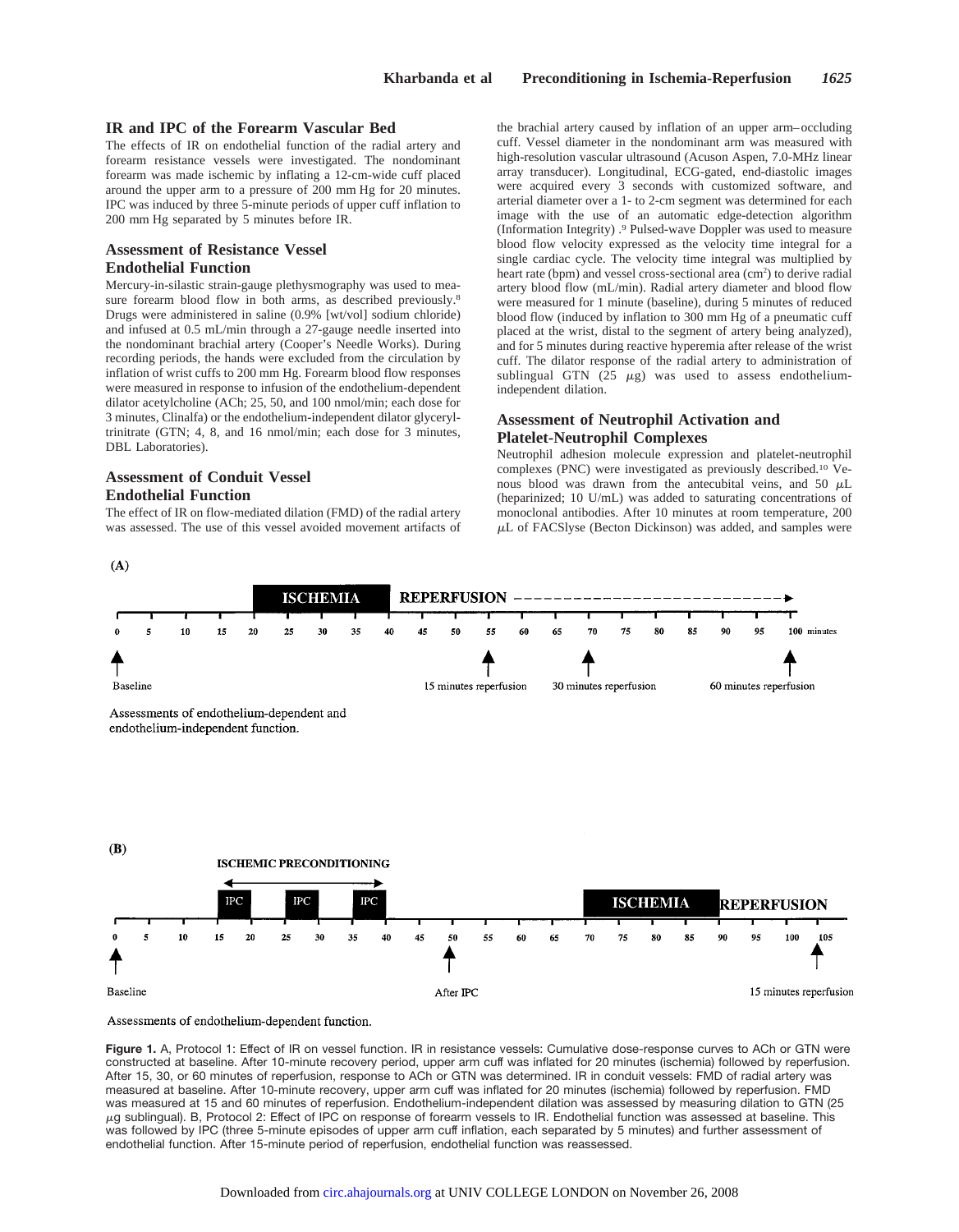

**Figure 2.** Effect of IR on resistance vessel endothelial function. Forearm blood flow responses to incremental doses of ACh at 15 (a), 30 (b), and 60 (c) minutes of reperfusion compared with baseline responses (probability value by repeated-measures ANOVA).

incubated for a further 10 minutes before the addition of 250  $\mu$ L of 0.2% formaldehyde in PBS. Samples were analyzed by flow cytometry within 1 hour of collection on a Becton Dickinson FASCalibur, with FITC fluorescence at 515 nm and PE fluorescence at 580 nm measured. Neutrophils were distinguished from monocytes and lymphocytes by their typical physical characteristics, resulting in a distinct population that is readily identifiable on forward and side-scatter plot. We have previously confirmed that this plot population has  $\langle 2\%$  contamination with other cell types.<sup>10</sup> A minimum of 5000 neutrophil events was counted on each sample.

Neutrophil activation was assessed by the level of expression of CD11b ( $\alpha$ -chain of the integrin adhesion molecule CD11b/CD18, Mac-1) and measured by fluorescence intensity of FITC-conjugated IgG1 monoclonal antibody directed against CD11b (Serotec), expressed as the median fluorescence intensity (MFI) of the total neutrophil population. PNC were determined as the percentage of the total neutrophil population staining positive for CD42b (a component of the platelet von Willebrand factor receptor). Events staining positive for both neutrophil and platelet antigens (ie, CD11b and CD42b) were considered to represent PNC. Expression of CD42b was determined by staining with IgG2a R-phycoerythrin (PE) conjugated CD42b antibody (Dako). Results were compared with isotype-matched antibody staining and considered positive if the fluorescence intensity exceeded that of 98% of the isotype-matched control antibodies (Becton Dickinson).

#### **Experimental Protocols**

#### *Protocol 1: Effect of IR on Resistance and Conduit Vessel Function*

Measurement of basal blood flow was made after a 25-minute rest period (Figure 1). Resistance vessel endothelial or smooth muscle function was assessed before ischemia and at 15, 30, or 60 minutes after reperfusion (in a single experiment, a maximum of 2 time points were studied). FMD of the radial artery or dilation of the radial artery in response to sublingual GTN was assessed in separate studies before ischemia and at 15 and 60 minutes after reperfusion.

#### *Protocol 2: Effect of IPC on Response of Forearm Vessels to IR*

Endothelial function in resistance and conduit vessels was assessed before and 10 minutes after IPC. Ten minutes later, the IR protocol was started, and endothelial function was assessed 15 minutes after reperfusion.

#### *Protocol 3: Effects of IR and IPC on Neutrophil Activation*

Expression of neutrophil activation markers and PNC in circulating blood were measured before ischemia and 15 and 30 minutes after reperfusion. Venous blood sampled from the ischemic arm reflected local effects of IR, and the control arm reflected systemic effects. During the IPC studies, neutrophil activation was measured at

baseline, after the preconditioning stimulus, and at 15 minutes after reperfusion following 20 minutes of ischemia.

#### **Calculations and Statistics**

Forearm blood flow was measured in milliliters per 100 milliliters forearm volume per minute, and the mean ratio of flow in the infused/noninfused (control) arm was calculated for the 2-minute period before drug infusion and used as baseline flow. Vasodilator responses were expressed as the percentage increase in the ratio of forearm blood flow (infused/noninfused arm) relative to this baseline. Radial artery diameter was measured in millimeters and dilation expressed as both absolute dilation from baseline (mm) and percentage increase from baseline. Absolute peak dilation, percentage peak dilation, and the area under the curve (AUC) of percentage dilation during the 5 minutes after wrist cuff release were used for analysis. Radial artery blood flow (expressed as mL/min) was measured at baseline and every 15 seconds for 2 minutes after cuff release. The AUC for the blood flow/time curve was used to quantify this stimulus.

All data are expressed as mean (SEM) unless otherwise stated. For resistance vessel studies, dose-response curves were constructed for drugs at each time point; comparisons with the dose-response curve before ischemia was made by 2-way ANOVA. For conduit vessel responses, maximum absolute FMD and GTN dilation, maximum percentage dilation, AUC for the percentage dilation over 5 minutes after cuff release, and AUC for blood flow/time profiles were compared by paired Student's *t* test. The effect of IPC on FMD at 15 minutes after IR was compared with the FMD response after IR alone by 1-way ANOVA with a post hoc Bonferroni test. Neutrophil activation and PNC data were compared by means of the Student's *t* test. In all cases, a value of  $P \le 0.05$  was considered statistically significant.

#### **Results**

All subjects tolerated the procedure without complications. There were no differences noted in the responses of men and women. The IR protocol had no effect on blood pressure, heart rate, or basal blood flow at 15 minutes of reperfusion (data not shown).

# **Effect of IR on Resistance and Conduit Vessel Function**

ACh and GTN caused dose-dependent increases in forearm blood flow before IR. Compared with control, the response to ACh was significantly blunted at 15 minutes  $(n=10;$ *P*=0.009; Figure 2a), 30 minutes (n=10; *P*=0.04; Figure 2b), and 60 minutes ( $n=12$ ;  $P=0.03$ ; Figure 2c) after reperfusion. The response to GTN was unaffected by IR at 15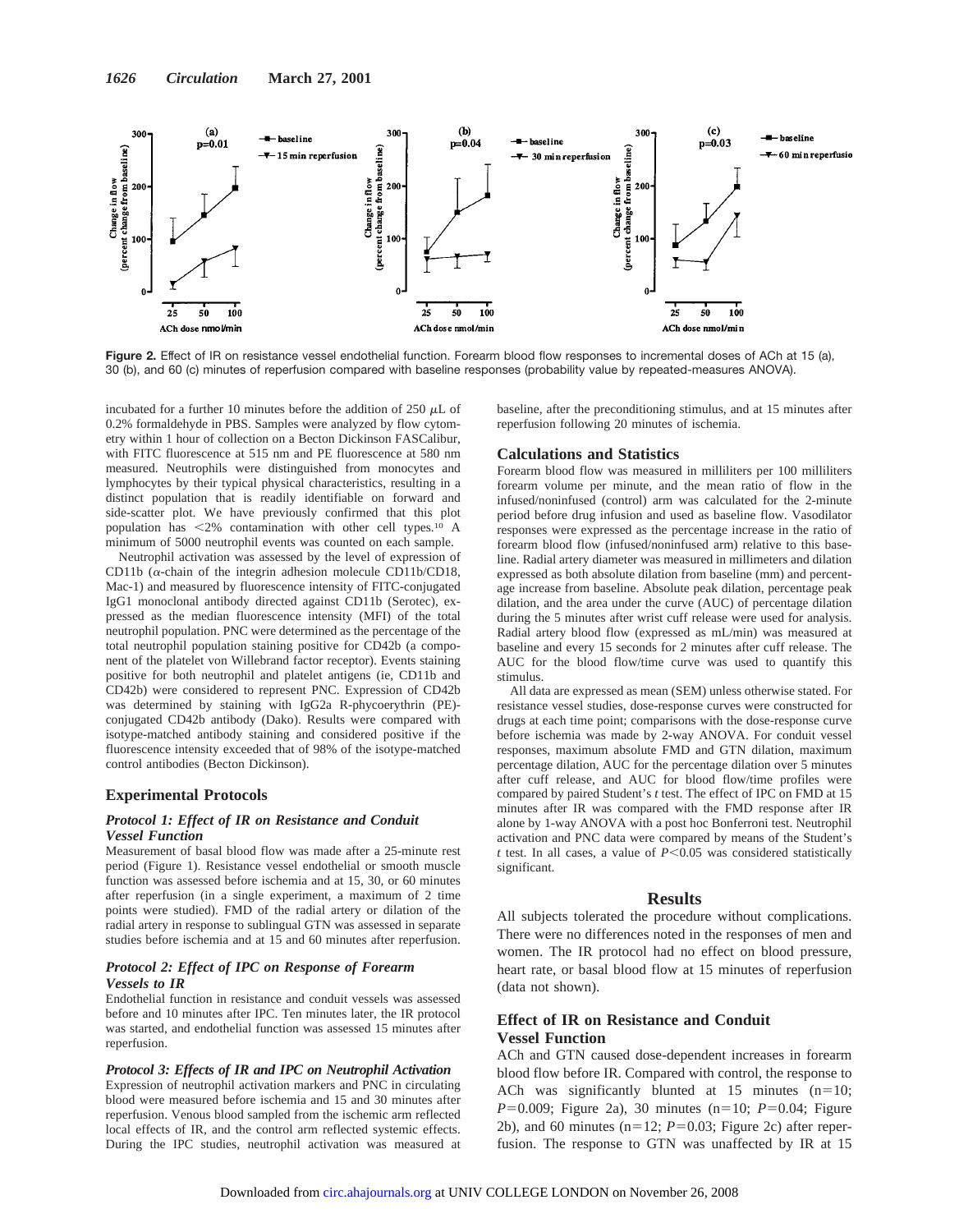

**Figure 3.** Effect of IR on resistance vessel smooth muscle function. Forearm blood flow responses to incremental doses of GTN at 15 (a), 30 (b), and 60 minutes (c) of reperfusion compared with baseline (probability value by repeated-measures ANOVA).

 $(n=10)$  and 30 (n=6) minutes, but a small reduction was observed at 60 (n=10) minutes after reperfusion (n=12;  $P=0.02$ ; Figure 3, a through c).

Baseline radial artery diameter and blood flow did not change during the conduit vessel study. The reactive hyperemia flow stimulus after cuff release was unchanged after ischemia. However, peak FMD (% dilation; absolute dilation in mm) was reduced after 15 minutes of reperfusion  $(7.7\pm1.5\%$ ,  $0.181\pm0.04$  mm before and  $3.5\pm0.9\%$ ,  $0.083\pm0.02$  mm after reperfusion; n=10; *P*=0.005 for both) but had returned to baseline values by 60 minutes  $(7.7\pm2.0\%$ , 0.145 $\pm$ 0.03 mm; *P*=0.98 and *P*=0.13, respectively). Peak GTN dilation was unchanged  $(10.4 \pm 1.6\%, 0.27 \pm 0.02 \text{ mm})$ before and  $13.0 \pm 1.9$ %,  $0.35 \pm 0.03$  mm at 15 minutes and  $10.8 \pm 0.9$ %,  $0.3 \pm 0.03$  mm at 60 minutes; n=7; *P*=0.1 and  $P=0.76$  for percentage dilation;  $P=0.07$  and  $P=0.46$  for absolute change relative to baseline; Figure 4). The AUC of the percent dilation/time curves after wrist cuff release was  $953\pm251\%$  before and  $334\pm117\%$  after 15 minutes of reperfusion ( $n=10$ ;  $P=0.04$ ; Figure 5).

# **Effect of IPC on Response of Forearm Vessels to IR**

Preconditioning did not alter baseline blood flow or diameter (data not shown) and had no effect on the dilation of the resistance vasculature to ACh ( $n=7$ ; *P*=0.7; Figure 6) or FMD of the radial artery (n=10;  $8.5 \pm 1.5$ %,  $0.21 \pm 0.03$  mm

before and  $7.0 \pm 1.6$ %,  $0.17 \pm 0.03$  mm after IPC;  $P=0.1$  for both). In the preconditioned arm, IR did not attenuate the response to ACh  $(n=7; P=0.7;$  Figure 6) or FMD of the radial artery at 15 minutes of reperfusion ( $n=10$ ;  $7.8\pm0.8\%$ ,  $0.2\pm0.01$  mm at 15 minutes of reperfusion; *P*=0.5) relative to baseline. FMD responses after IR alone were significantly different from baseline and from IR preceded by IPC (1-way ANOVA;  $P<0.05$ ; Figure 6).

#### **Effects of IR and IPC on Neutrophil Activation**

#### *Effects of IR and IPC on Neutrophil Activation in Nonischemic (Control) Arm*

At baseline, the MFI for CD11b expression was  $25±3$  U in the control arm  $(n=6)$ . Fifteen minutes after reperfusion, there was a significant increase in neutrophil CD11b expression (44 $\pm$ 5 U; *P*=0.02; Figure 7a), but by 30 minutes of reperfusion this was not significantly raised above baseline values ( $37\pm7$ ; *P*=0.2). PNC showed a similar pattern; at baseline, PNC were  $21\pm2\%$  in the control arm (n=8). At 15 minutes after reperfusion, there was a significant increase in the PNC in venous blood from the control arm  $(34\pm4\%)$ ;  $P=0.02$ ; Figure 7b), and this had returned to baseline values by 30 minutes  $(22\pm3\%; P=0.5)$ .

The IPC stimulus itself did not change CD11b expression in venous blood from the control arm  $(25\pm 1)$  before and  $25\pm2$  after IPC; n=8; *P*=0.8). Fifteen minutes after reper-



**Figure 4.** Effect of IR on conduit vessel flow stimulus (radial artery blood flow) after wrist cuff release (a), maximum percentage radial artery FMD (b), and maximum percentage radial artery dilation to GTN (c) at baseline and 15 and 60 minutes after reperfusion  $(mean + SFM)$ .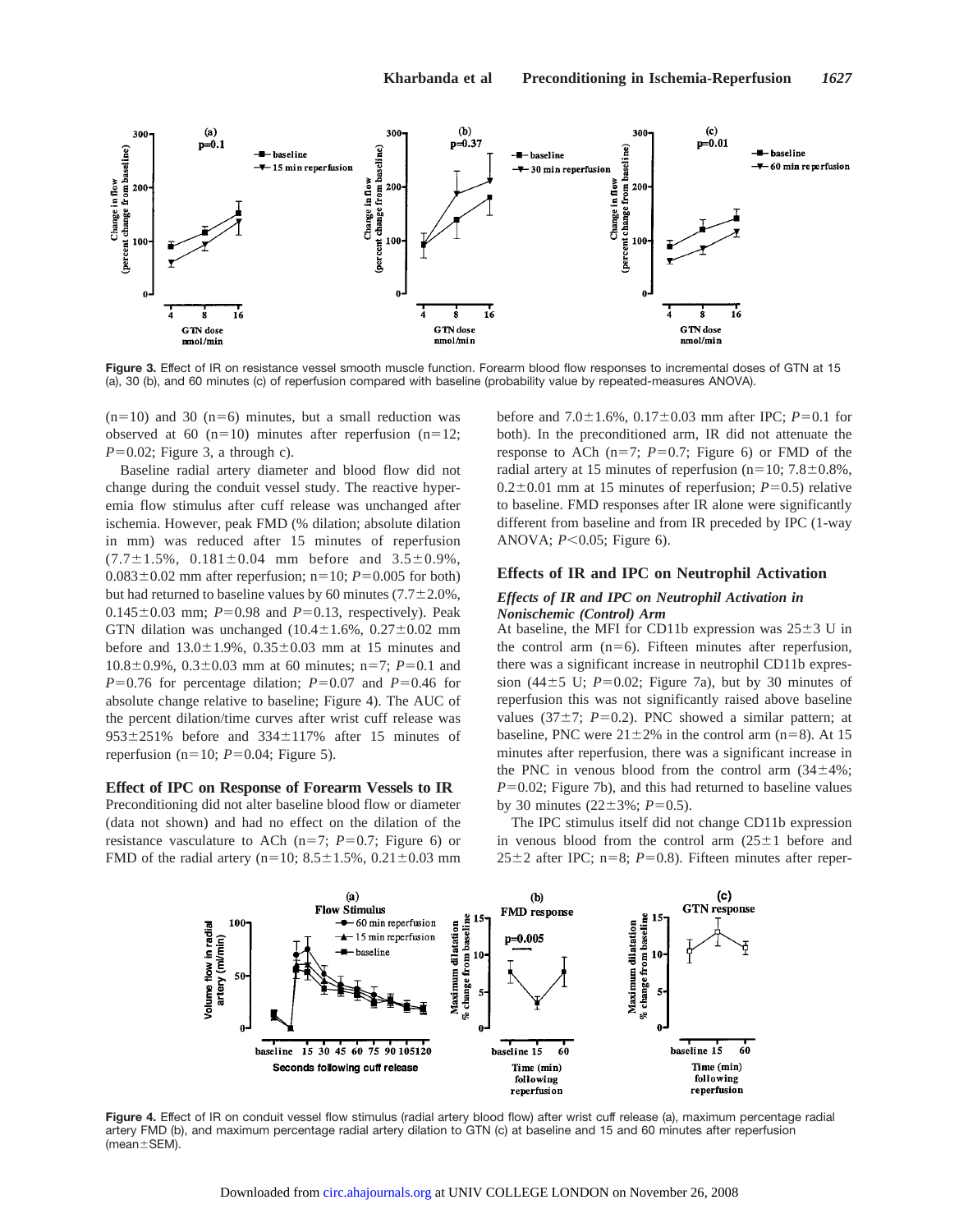

**Figure 5.** Profile of radial artery percentage dilation for 5 minutes during reactive hyperemia of hand at baseline (a) and 15 minutes (b) and 60 minutes (c) after reperfusion (mean in bold line and SEM in dashed line).

fusion, when there had been prior IPC, CD11b expression in blood from the control arm was similar to baseline values  $(28\pm1; P=0.15)$  and significantly smaller than that observed without IPC  $(28\pm1)$  versus  $44\pm5$ ,  $P=0.01$ ; Figure 8a). However, the effects of IPC on PNC generation were less prominent: baseline PNC were  $26\pm3\%$  in the control arm, and IPC had no effect on PNC in venous blood from the control arm  $(24\pm2\%, P=0.65)$ . At 15 minutes after reperfusion, there was an increase in PNC in blood from the control arm that failed to reach statistical significance  $(31\pm3\%)$ ;  $P=0.06$ ), but the level of PNC generated was similar to that observed without ischemic preconditioning  $(31\pm3\%$  versus  $34\pm5\%$ , *P*=0.6; Figure 8b).

#### *Effects of IR and IPC on Neutrophil Activation in Ischemic (Study) Arm*

At baseline, the MFI for CD11b expression was  $26\pm2$  U in neutrophils from venous effluent in the ischemic arm  $(n=6)$ . At 15 and 30 minutes after reperfusion, there was no significant change in CD11b expression in neutrophils from the ischemic arm  $(34\pm6\% \text{ and } 24\pm2\%; P=0.29 \text{ and } P=0.7;$ Figure 7a). The pattern for PNC was similar; at baseline, the PNC were  $24\pm2\%$  in the ischemic arm and at 15 and 30 minutes of reperfusion, there was no change in PNC compared with baseline  $(29\pm3\%$  and  $23\pm35$ ;  $P=0.17$  and  $P=0.7$ ; Figure 7b). There were no changes in CD11b or PNC levels in venous blood from the ischemic arm during the IPC protocol.

# **Discussion**

We have shown that a brief and clinically relevant period of ischemia followed by reperfusion causes a profound reduction in endothelium-dependent dilation of human conduit and resistance vessels in vivo. In addition, there is an increase in the number of activated neutrophils and PNC in the systemic circulation after IR injury but no increase in the numbers of activated neutrophils or PNC in the venous blood draining the reperfused arm. Our findings indicate that IPC of the endothelium occurs in humans in vivo because brief periods of forearm ischemia that preceded IR prevented both endothelial dysfunction and activation of neutrophils in the circulating blood.

Endothelial dysfunction has previously been characterized in animal models of IR. In our clinical study, both resistance and conduit vessel NO-dependent endothelial function was impaired, whereas smooth muscle responses were largely unchanged. Dilation to agonist (ACh) and physical (blood flow) stimuli was reduced, indicating that the endothelial defect after IR is not specific for the muscarinic receptors, and demonstrates that the mechanisms of flow-mediated dilation in the blood vessel wall are also impaired by IR. In the later stages of reperfusion there was a small reduction in the dilator response to GTN in resistance but not conduit vessels. Although this might reflect the relatively small sample size, similar findings have been reported in one animal model,<sup>11</sup> suggesting that IR injury of small arteries might not be restricted to the endothelium.



**Figure 6.** Effect of IPC on response of forearm vessels to IR. a, Forearm blood flow in response to ACh at baseline, after IPC, and 15 minutes after reperfusion. Neither IPC nor IR after IPC altered response to ACh. b, Peak radial artery FMD at baseline, 15 minutes after IR alone (data taken from Figure 4), and 15 minutes after IR preceded by IPC. FMD after IR alone was significantly smaller compared with IR preceded by IPC (by 1-way ANOVA and post hoc Bonferroni test).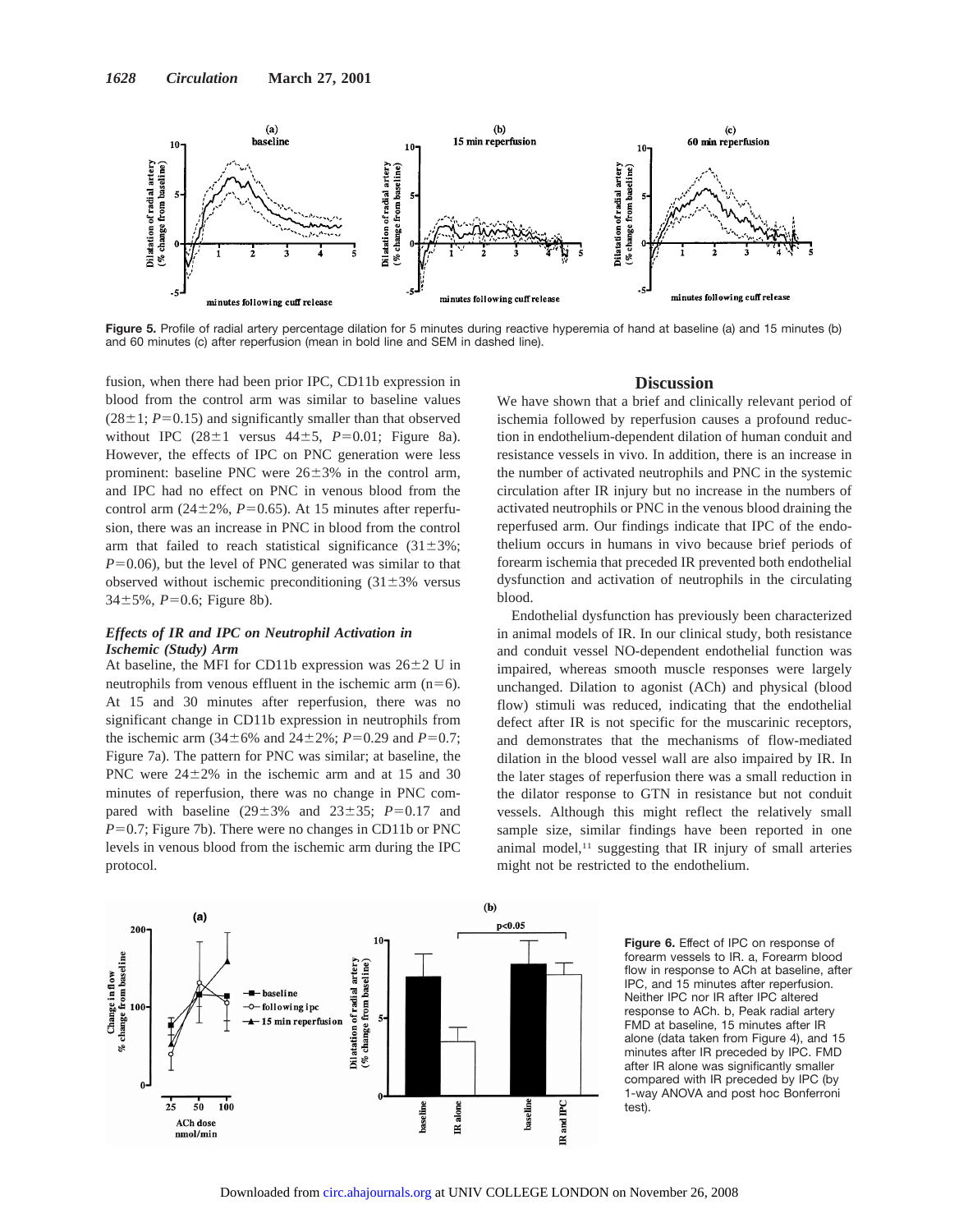

**Figure 7.** Effect of IR on neutrophil CD11b expression (a) and PNC (b) in venous blood from control and ischemic arms at baseline (BL) and 15 and 30 minutes after reperfusion.

The mechanisms of endothelial dysfunction and reduced NO bioavailability in IR injury are unclear. Data from studies in animals suggest that there might be reduced substrate or cofactor for NO synthesis.12,13 Alternatively, increased free radicals (including superoxide) generated by neutrophils might inactivate NO. Irrespective of the mechanism, reduced bioavailability of NO might augment the local inflammatory response through loss of its anti-inflammatory properties.14 Endothelial dysfunction might itself predispose to vasoconstriction, platelet adherence, and aggregation, leading to microvascular obstruction and thrombosis in larger vessels. This would limit the extent of reperfusion after ischemia and contribute to the "no-reflow" phenomenon, best characterized in humans after acute coronary revascularization by angioplasty.

Activation of neutrophils and platelets has been implicated in the endothelial dysfunction and tissue damage associated with IR, as evidenced by the protective effects of neutrophil depletion or specific blockade of neutrophil or platelet adhesion molecules in animal models of IR.15–17 In addition, release of proinflammatory cytokines (IL-6, IL-8, IL-10) from tissues injured by IR causes systemic activation of neutrophils18–20 and might predispose to distant organ dysfunction after IR. In the present study, there was evidence for activation of peripheral neutrophils (assessed by surface CD11b expression) after reperfusion, consistent with a systemic response. Moreover, expression of activation markers was associated with increased neutrophil adhesiveness, shown by the increase in PNC. Despite systemic activation of



circulating cells (in the control arm), there was no increase in the number of activated neutrophils or PNC in venous effluent from the ischemic arm. These findings are most likely explained by sequestration of activated cells after reperfusion, consistent with adherence of inflammatory cells and aggregates of inflammatory cells to the vascular endothelium, a precursor to tissue infiltration. The data also suggest that the systemic changes were not mediated simply by an excess of neutrophils draining the affected arm.

The involvement of the endothelium in the pathogenesis of IR injury has led to the investigation of strategies to prevent endothelial dysfunction. In this study, the preconditioning stimulus itself did not directly alter endothelial function but prevented endothelial dysfunction in both conduit and resistance vessels in response to IR. Furthermore, IPC reduced expression of CD11b on neutrophils in the systemic vasculature after IR. We were unable to demonstrate such a marked effect of IPC on PNC generation. Although we could show an attenuation of the increase in PNC formed, these were not significantly different from levels that were generated without prior IPC. Whether this reflects differential sensitivity of platelets or neutrophil/platelet adhesive mechanisms to IPC remains to be determined.

These data support the hypothesis that strategies to preserve endothelial function may protect local tissue function and limit reperfusion injury, perhaps by modulating inflammatory cell recruitment. Clinical observational data support a role for IPC as a determinant of the outcome of arterial occlusion in humans. Reduced cardiac infarct size and improved reperfusion after coronary thrombolysis are linked with episodes of unstable angina before myocardial infarction.21,22 The ability to reproduce this phenomenon in an experimental model in humans opens the possibility of identifying underlying mechanisms and testing pharmacological approaches to preventing IR injury. This would enable the powerful protective mechanism of endothelial preconditioning to be harnessed and potentially improve the management of conditions in which arterial flow is restored after ischemia.

#### **Acknowledgments**

Dr Kharbanda was supported by the British Heart Foundation.

# **References**

**Figure 8.** Effect of IPC on neutrophil activation (a) and PNC (b) after IR. CD11b expression 15 minutes after reperfusion was significantly reduced by prior IPC. PNC were not significantly reduced by IPC.

1. Lefer AM, Lefer DJ. The role of nitric oxide and cell adhesion molecules on the microcirculation in ischaemia-reperfusion. *Cardiovasc Res*. 1996; 32:743–751.